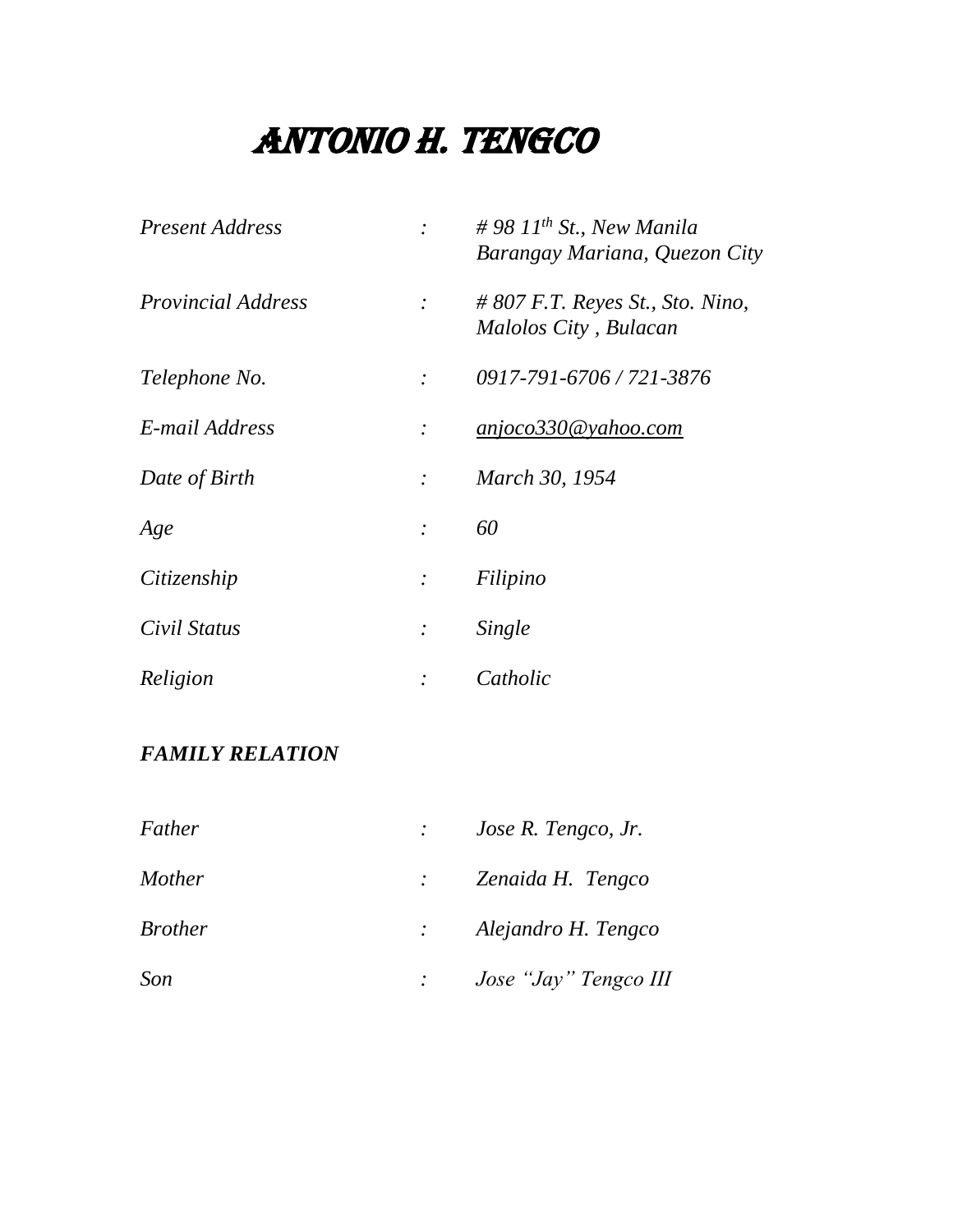### EDUCATION

| Post Graduate          | $\cdot$ | Master in Management<br>Asian Institute of Management<br>Makati City<br>1997-1998                               |
|------------------------|---------|-----------------------------------------------------------------------------------------------------------------|
| College                |         | <b>B.S.</b> Business Management<br><b>B.S.</b> Economics<br>Sophia University, Tokyo Japan<br>1977-1979         |
| <b>High School</b>     |         | Ateneo de Manila<br>Loyola Heights, Quezon City<br>1968-1971                                                    |
| Grade School           |         | Ateneo de Manila<br>Loyola Heights, Quezon City<br>1960-1968                                                    |
| <b>WORK EXPERIENCE</b> |         |                                                                                                                 |
| 2003 to Present        |         | <b>Managing Director/bod</b><br>Hiyas Water Resources Inc.<br>Guiguinto, Balagtas, Bulakan<br>& Bustos, Bulacan |
| 2011 to Present        |         | <b>BOD</b><br>John Hay Management Corp.<br><b>Baguio City</b>                                                   |
| 2002 to Present        |         | President<br>Max's Restaurant<br>Guiguinto Gourmet Corp.<br>Guiguinto, Bulacan                                  |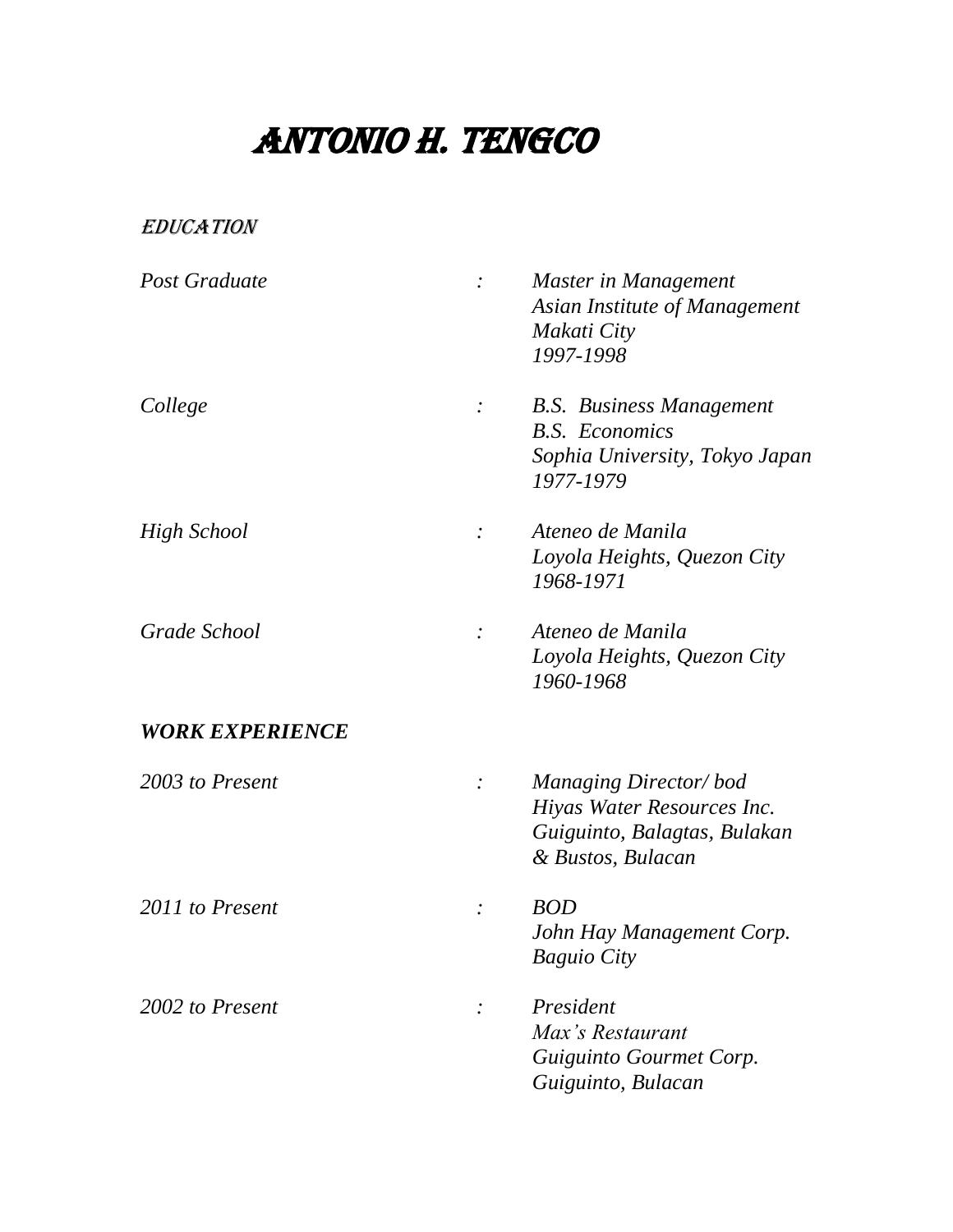| 2012 to Present | <b>BOD Laguna Bay Water Corp.</b><br>Victoria, Laguna |
|-----------------|-------------------------------------------------------|
|                 |                                                       |
| 2000 to Present | President<br>$\cdot$                                  |
|                 | Max's Restaurant                                      |
|                 | Malolos Food Corp.                                    |
|                 | Malolos City, Bulacan                                 |
| $1998 - 2002$   | <b>Senior Consultant</b>                              |
|                 | Offshore Administration Inc.                          |
|                 | An Affiliate of Credit Swiss                          |
|                 | Trust Ltd.                                            |
|                 | Ltd. 3201 C East Tower                                |
|                 | Phil. Stock Exchange Center                           |
|                 | Ortigas Center, Pasig City                            |
| 1995-2005       | <b>Member - Board of Directors</b>                    |
|                 | La Maison Rada Condominium                            |
|                 | 115 Rada St., Legaspi Village                         |
|                 | Makati City                                           |
| 1991 - Present  | Vice President / Director                             |
|                 | Desta Development Corp.                               |
|                 | No. 98 11 <sup>th</sup> St., New Manila               |
|                 | Quezon City                                           |
| 1981-1986       | Admin Assistant / Account                             |
|                 | Officer / Branch Manager                              |
|                 | <b>United Coconut Planters Bank</b>                   |
|                 | Makati Ave., Makati City                              |
| 1979-1980       | <b>Management Trainee</b>                             |
|                 | <b>Republic National Bank of NY</b>                   |
|                 | 5 <sup>th</sup> Avenue, New York,                     |
|                 | New York                                              |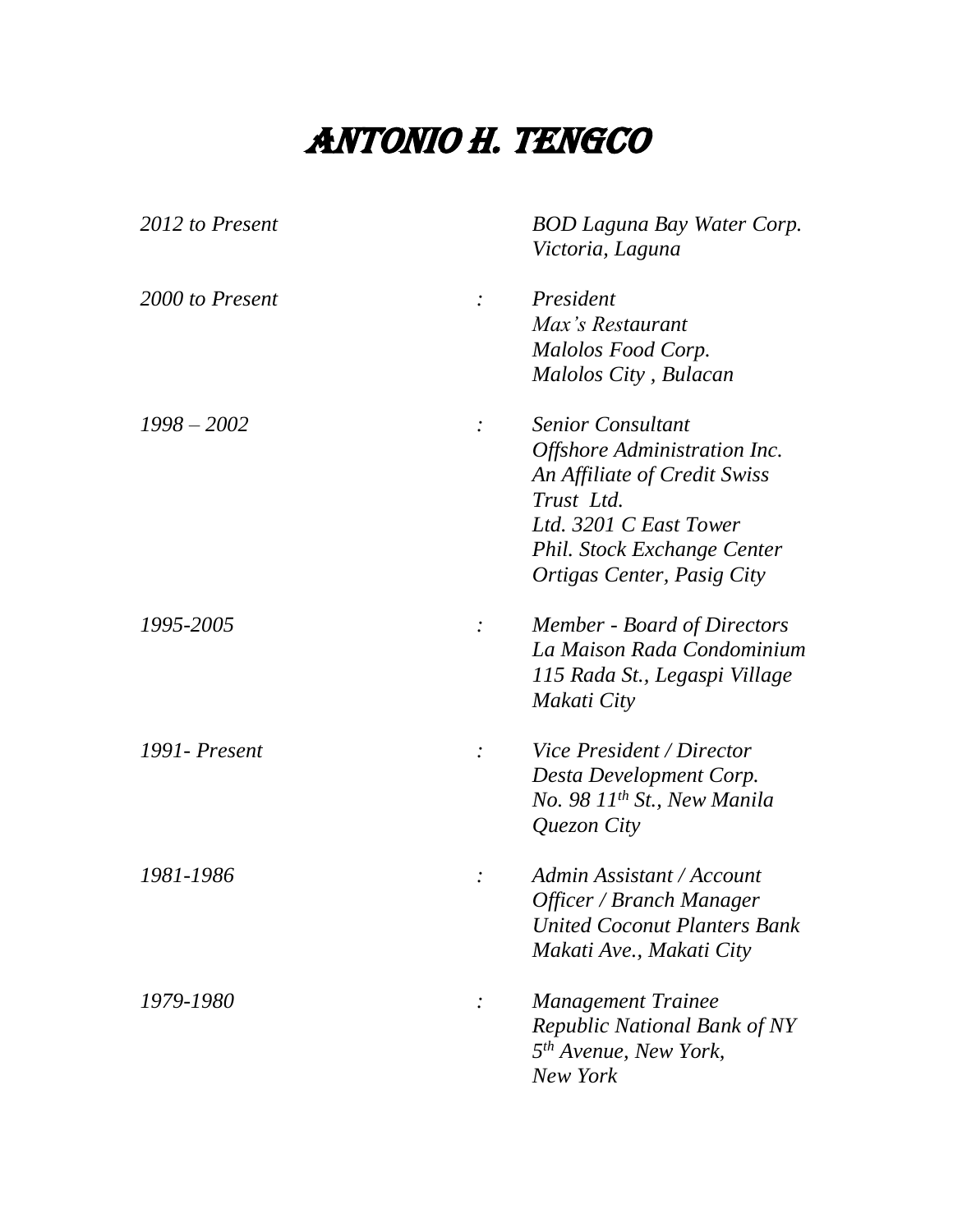### *RELEVANT QUALIFICATIONS*

*Civil Service Eligible Passed the Civil Service Exam (Professional) Given at the Philippine Embassy in Tokyo, Japan in 1978*

### *SOCIO CIVIC AFFILIATION*

*Rotary Club of Guiguinto Member / Director / President Elect*

*Rotary Club of Barasoain Honorary Member / Director*

*Rotary Club of Makati Dasmarinas Member Paul Harris Fellow*

#### *ORGANIZATIONS*

*Bulacan Chamber of Commerce and Industry Chairman / Board of Directors*

*Philippine Association of Water Districts Member*

*Guiguinto Business Council Adviser to the Board Member*

*Personnel Management Association of the Philippines Bulacan Chapter Member*

*Association of Philippine Private Alumni Of Japanese Universities Member*